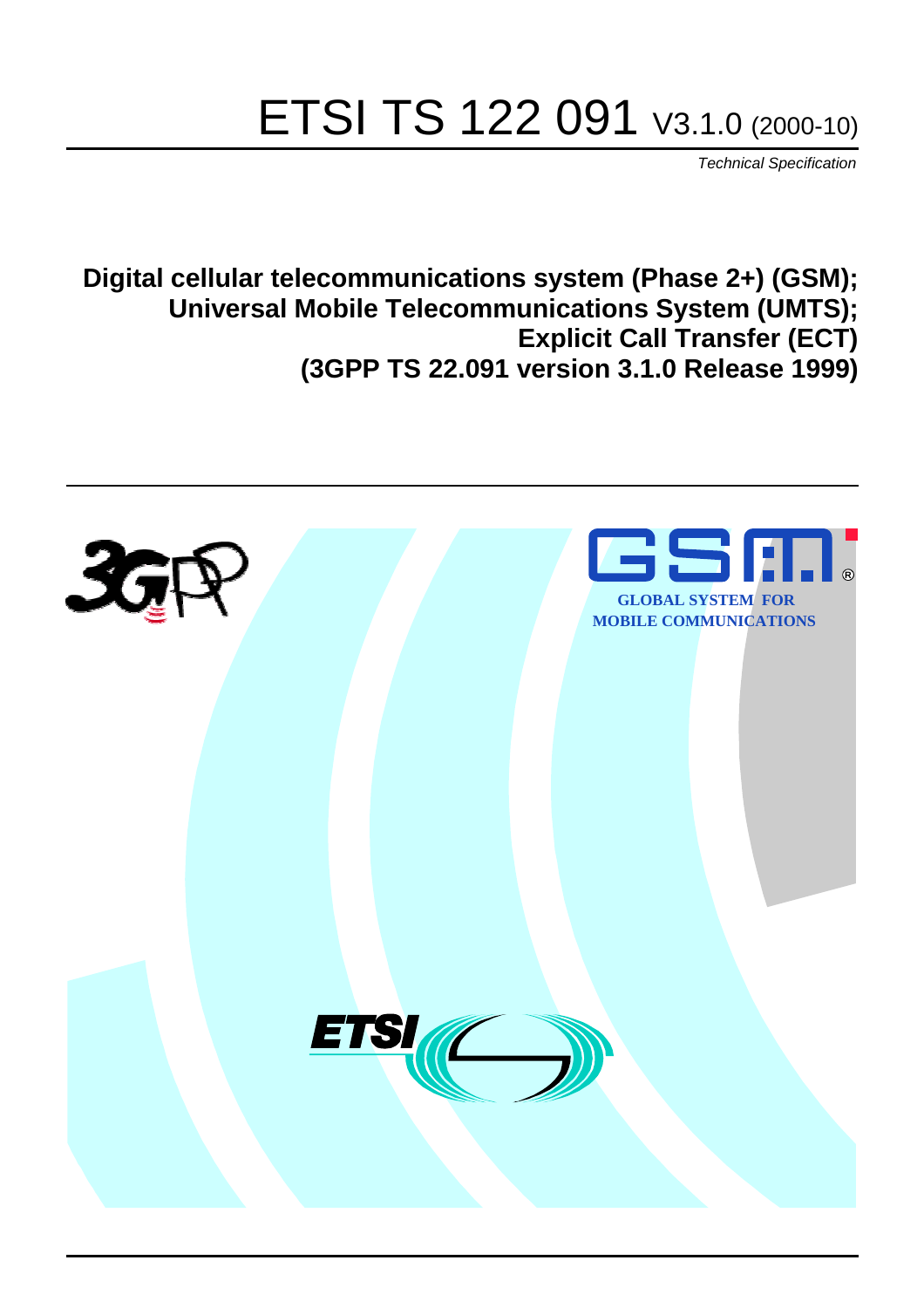**1**

Reference RTS/TSGS-0122091UR1

> Keywords GSM, UMTS

#### **ETSI**

#### 650 Route des Lucioles F-06921 Sophia Antipolis Cedex - FRANCE

Tel.: +33 4 92 94 42 00 Fax: +33 4 93 65 47 16

Siret N° 348 623 562 00017 - NAF 742 C Association à but non lucratif enregistrée à la Sous-Préfecture de Grasse (06) N° 7803/88

**Important notice**

Individual copies of the present document can be downloaded from: [http://www.etsi.org](http://www.etsi.org/)

The present document may be made available in more than one electronic version or in print. In any case of existing or perceived difference in contents between such versions, the reference version is the Portable Document Format (PDF). In case of dispute, the reference shall be the printing on ETSI printers of the PDF version kept on a specific network drive within ETSI Secretariat.

Users of the present document should be aware that the document may be subject to revision or change of status. Information on the current status of this and other ETSI documents is available at [http://www.etsi.org/tb/status/](http://www.etsi.org/tb/status)

> If you find errors in the present document, send your comment to: <editor@etsi.fr>

#### **Copyright Notification**

No part may be reproduced except as authorized by written permission. The copyright and the foregoing restriction extend to reproduction in all media.

© European Telecommunications Standards Institute 2000.

All rights reserved.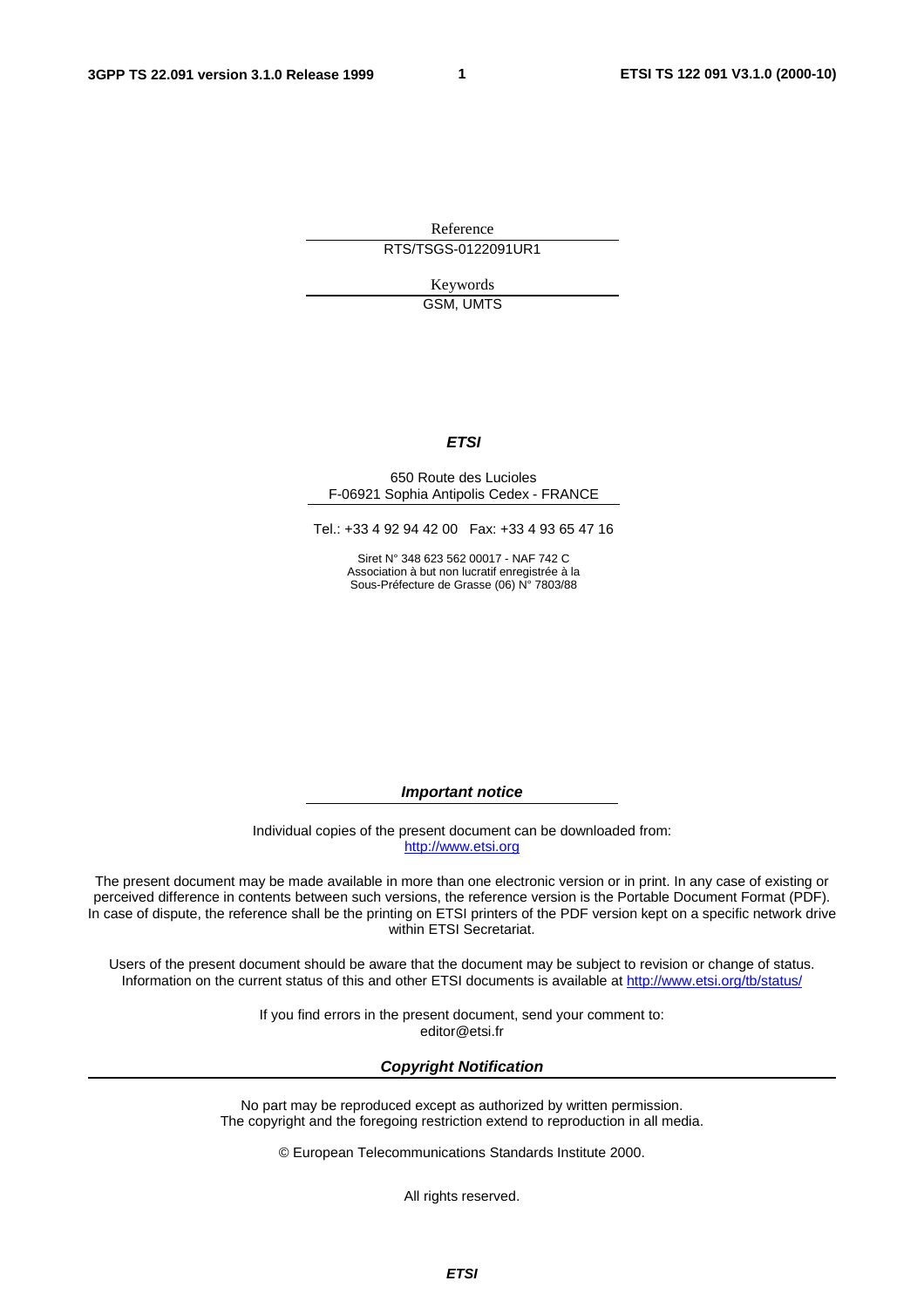## Intellectual Property Rights

IPRs essential or potentially essential to the present document may have been declared to ETSI. The information pertaining to these essential IPRs, if any, is publicly available for **ETSI members and non-members**, and can be found in ETSI SR 000 314: *"Intellectual Property Rights (IPRs); Essential, or potentially Essential, IPRs notified to ETSI in respect of ETSI standards"*, which is available from the ETSI Secretariat. Latest updates are available on the ETSI Web server (<http://www.etsi.org/ipr>).

Pursuant to the ETSI IPR Policy, no investigation, including IPR searches, has been carried out by ETSI. No guarantee can be given as to the existence of other IPRs not referenced in ETSI SR 000 314 (or the updates on the ETSI Web server) which are, or may be, or may become, essential to the present document.

#### Foreword

This Technical Specification (TS) has been produced by the ETSI 3<sup>rd</sup> Generation Partnership Project (3GPP).

The present document may refer to technical specifications or reports using their 3GPP identities, UMTS identities or GSM identities. These should be interpreted as being references to the corresponding ETSI deliverables.

The cross reference between GSM, UMTS, 3GPP and ETSI identities can be found under [www.etsi.org/key](http://www.etsi.org/key).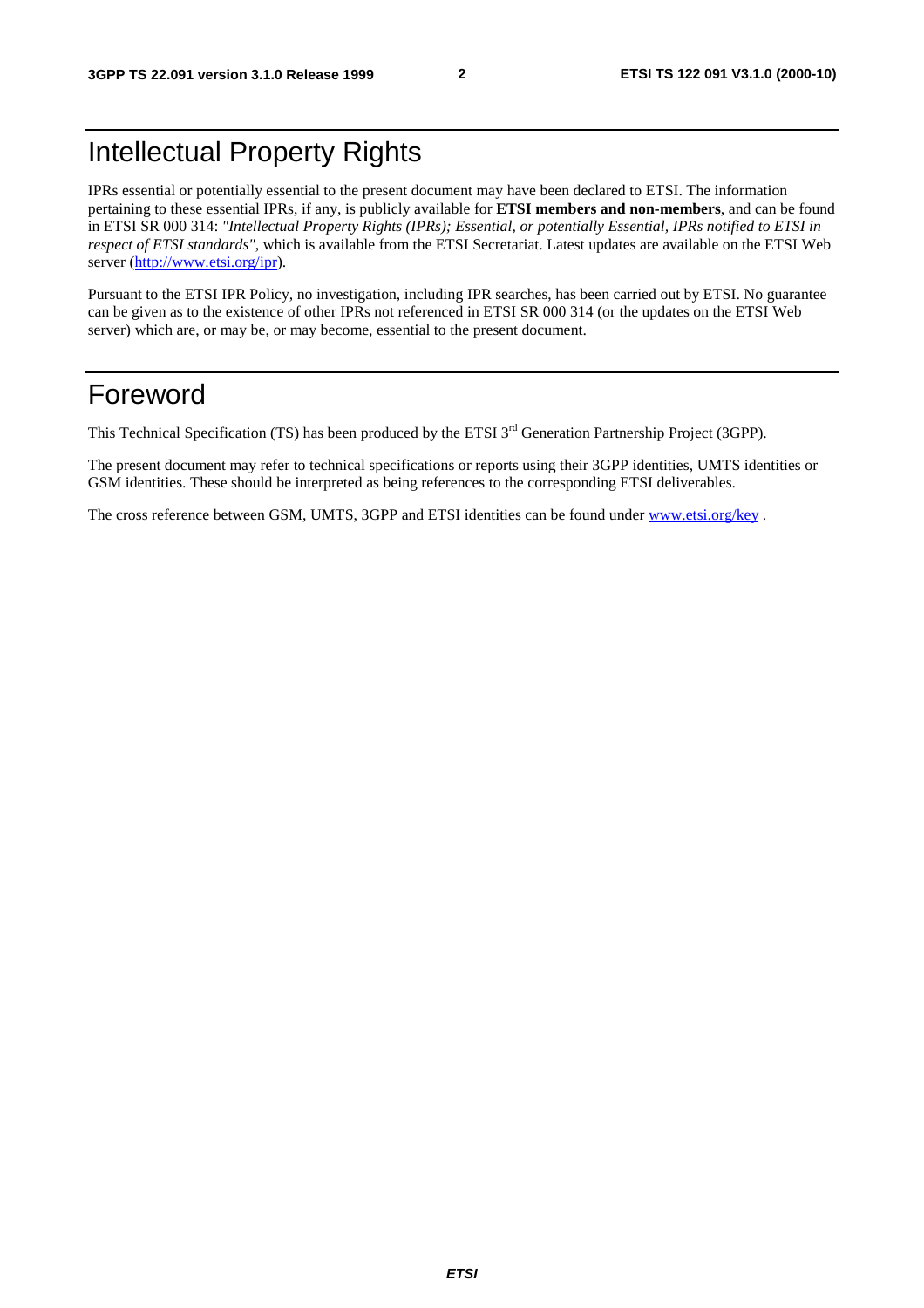$\overline{\mathbf{3}}$ 

## Contents

| 1          |                                                                                                 |  |
|------------|-------------------------------------------------------------------------------------------------|--|
| 2          |                                                                                                 |  |
| 3          |                                                                                                 |  |
| 3.1        |                                                                                                 |  |
| 3.2        |                                                                                                 |  |
| 4          |                                                                                                 |  |
| 4.1        |                                                                                                 |  |
| 5          |                                                                                                 |  |
| 5.1        |                                                                                                 |  |
| 5.2        |                                                                                                 |  |
| 5.3        |                                                                                                 |  |
| 5.4        |                                                                                                 |  |
| 5.5<br>5.6 |                                                                                                 |  |
| 5.7        |                                                                                                 |  |
| 5.8        |                                                                                                 |  |
| 5.9        |                                                                                                 |  |
| 5.10       |                                                                                                 |  |
| 6          |                                                                                                 |  |
| 7          |                                                                                                 |  |
| 8          |                                                                                                 |  |
| 8.1        |                                                                                                 |  |
| 8.2        |                                                                                                 |  |
| 8.3        |                                                                                                 |  |
| 8.4        |                                                                                                 |  |
| 8.5        |                                                                                                 |  |
| 8.6<br>8.7 |                                                                                                 |  |
| 8.8        |                                                                                                 |  |
| 8.9        |                                                                                                 |  |
| 8.10       |                                                                                                 |  |
| 8.11       |                                                                                                 |  |
| 8.12       |                                                                                                 |  |
| 8.13       |                                                                                                 |  |
| 8.14       |                                                                                                 |  |
| 8.15       |                                                                                                 |  |
| 8.16       | Barring of all Outgoing International Calls except those direct to the Home PLMN Country (BOIC- |  |
| 8.17       |                                                                                                 |  |
| 8.18       |                                                                                                 |  |
| 8.19       |                                                                                                 |  |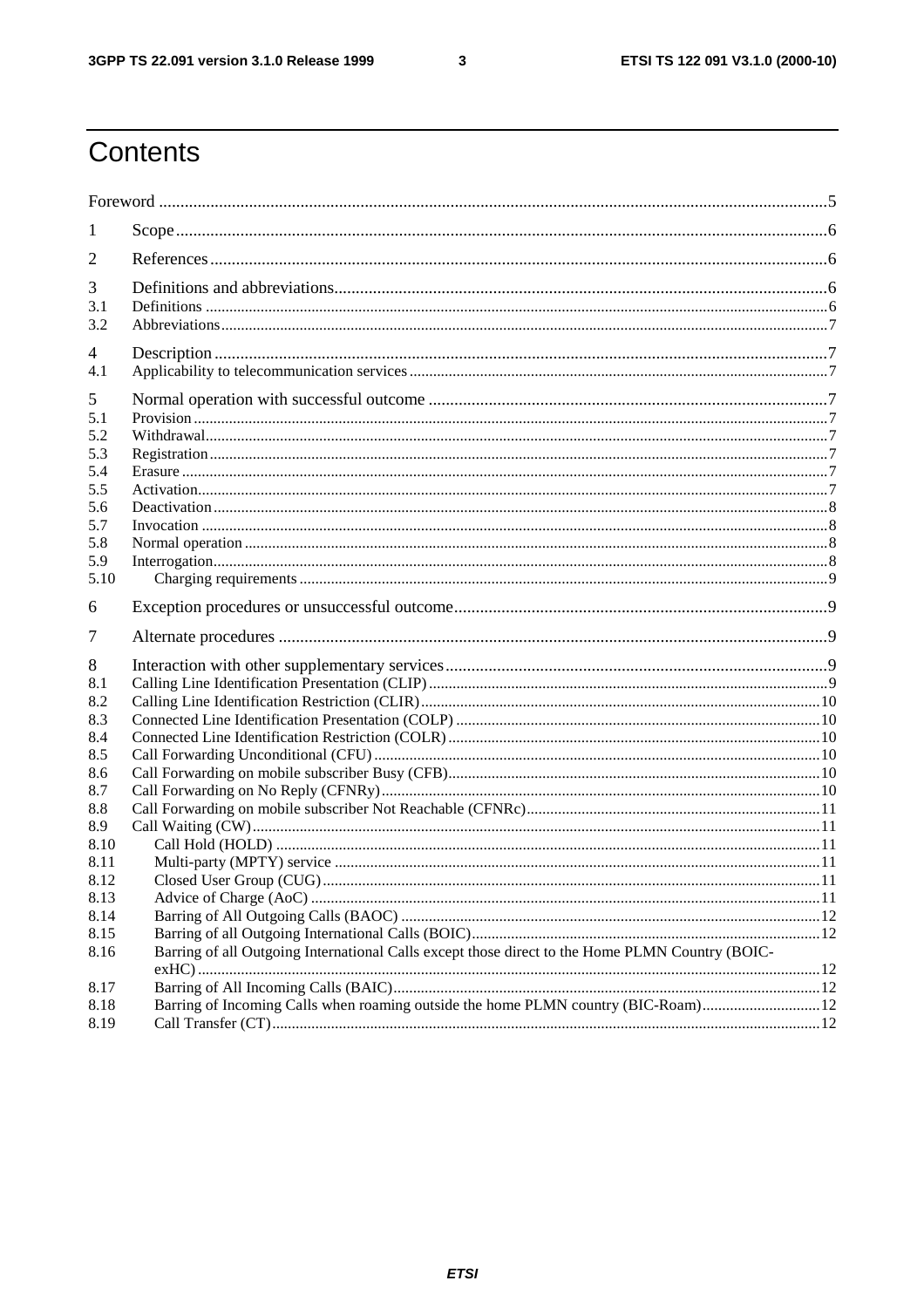| Annex A (informative): Deviations of PLMN ECT to the ISDN specifications of ECT 13 |  |  |  |  |  |
|------------------------------------------------------------------------------------|--|--|--|--|--|
|                                                                                    |  |  |  |  |  |
|                                                                                    |  |  |  |  |  |
|                                                                                    |  |  |  |  |  |
|                                                                                    |  |  |  |  |  |
|                                                                                    |  |  |  |  |  |
|                                                                                    |  |  |  |  |  |
|                                                                                    |  |  |  |  |  |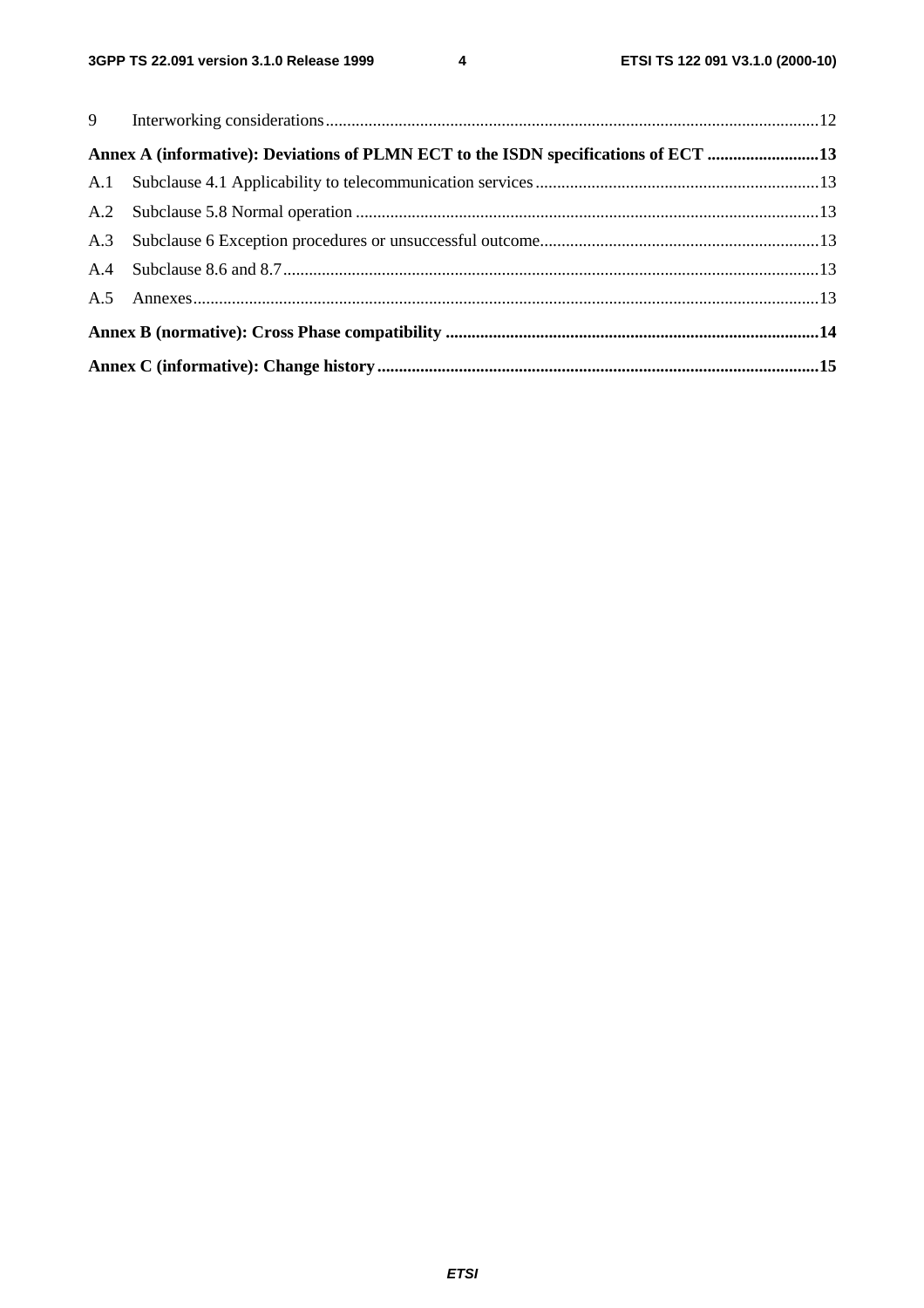#### Foreword

This Technical Specification has been produced by the 3GPP.

The contents of the present document are subject to continuing work within the TSG and may change following formal TSG approval. Should the TSG modify the contents of this TS, it will be re-released by the TSG with an identifying change of release date and an increase in version number as follows:

Version 3.y.z

where:

- x the first digit:
	- 1 presented to TSG for information;
	- 2 presented to TSG for approval;
	- 3 Indicates TSG approved document under change control.
- y the second digit is incremented for all changes of substance, i.e. technical enhancements, corrections, updates, etc.
- z the third digit is incremented when editorial only changes have been incorporated in the specification;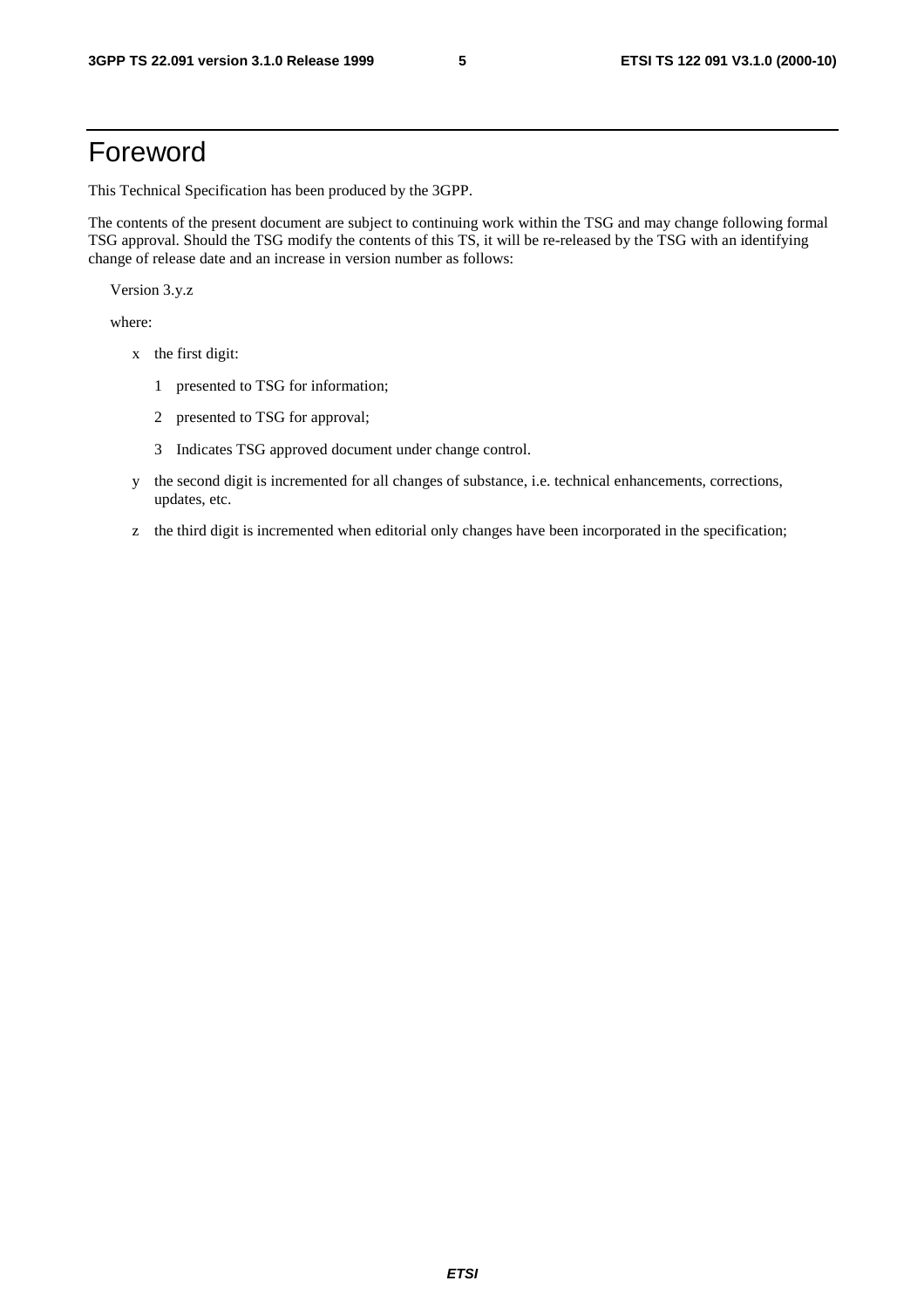#### 1 Scope

The present document specifies the stage 1 description of Explicit Call Transfer (ECT) from the service subscriber's and user's points of view, in particular:

- the procedures for normal operation with successful outcome;
- the action to be taken in exceptional circumstances;
- the interaction with other supplementary services.

The present document does not deal with the Man-Machine Interface (MMI) requirements, but makes reference to the appropriate Technical Specifications.

The charging principles applied to ECT are established in the present document in terms of the charging information required to be collected. Any subsequent charging implications are outside of the scope of the present document.

Any interactions with other networks not dealt with in Clause 9 are outside the scope of the present document.

#### 2 References

The following documents contain provisions which, through reference in this text, constitute provisions of the present document.

- References are either specific (identified by date of publication, edition number, version number, etc.) or non-specific.
- For a specific reference, subsequent revisions do not apply.
- For a non-specific reference, the latest version applies.
- For this Release 1999 document, references to GSM documents are for Release 1999 versions (version 8.x.y).
- [1] GSM 01.04: "Digital cellular telecommunications system (Phase 2+); Abbreviations and acronyms".
- [2] 3GPP TS 22.030: " Man-Machine Interface (MMI) of the Mobile Station (MS)".
- [3] 3GPP TS 21.905: "Vocabulary for 3GPP Specifications".

## 3 Definitions and abbreviations

#### 3.1 Definitions

For the purposes of the present document, the following definitions apply.

**Alerting state:** the remote subscriber is being informed of the call (i.e. the connection has not yet been established for that call).

**Answered state:** the connection has been established on the call to the remote subscriber.

**Subscriber A:** is the served mobile subscriber, the one who has subscribed to, and invokes the Explicit Call Transfer supplementary service.

**Subscriber B:** is the other party in one of subscribers A's calls. By convention, in the present document it is considered that the connection has been established on this call.

**Subscriber C:** is the other party in another of subscribers A's calls.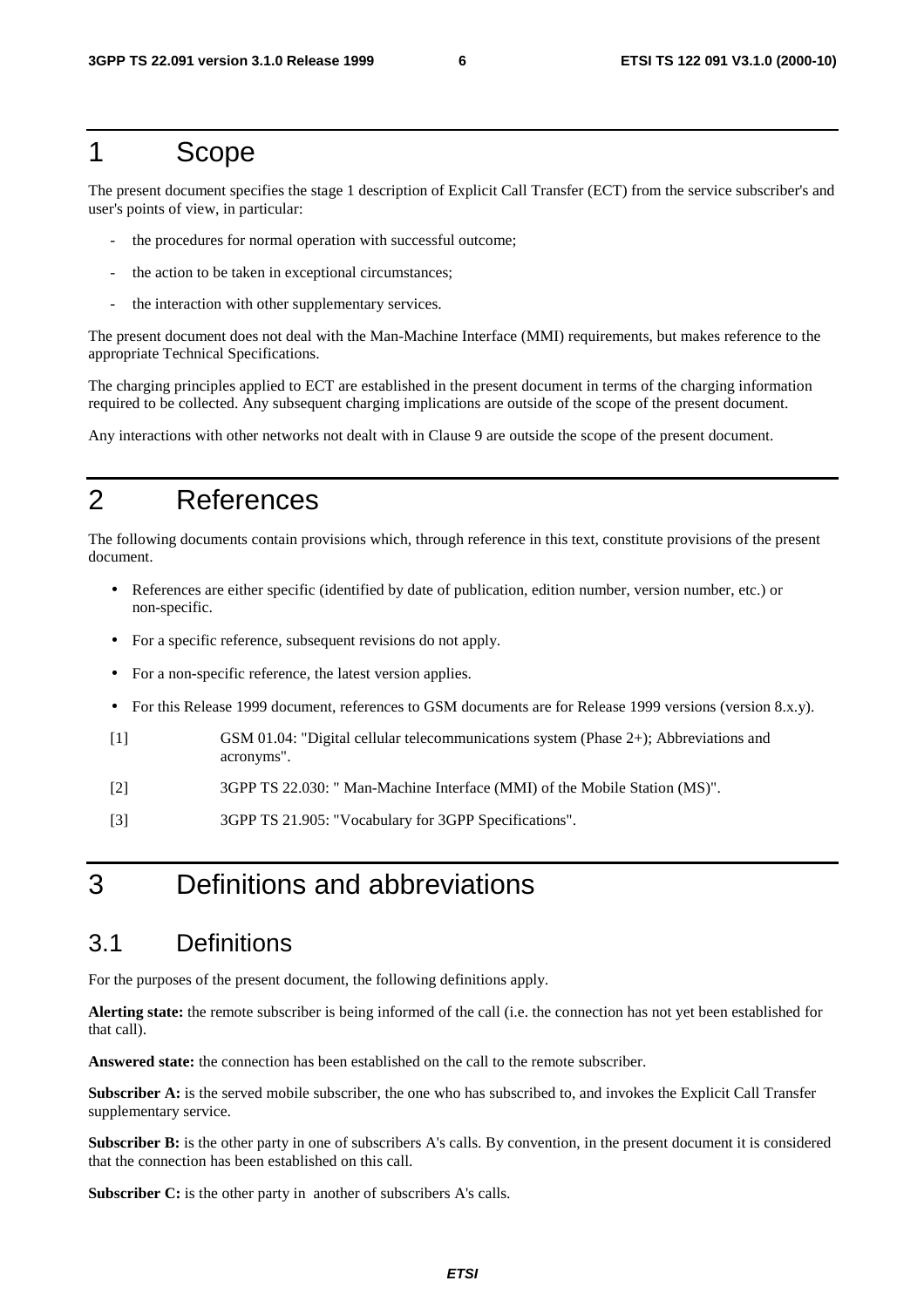Subscriber D: is the forwarded-to subscriber of call forwarded by subscriber C.

NOTE: Each of subscriber B, C and D can be a mobile or a fixed subscriber, and each of them is referred to as "remote party".

**Successful invocation:** The ECT supplementary service is successfully invoked if the outcome of all checks (e.g. subscription, states of calls, resources) performed by the network on the received ECT request from the served subscriber are successful.

#### 3.2 Abbreviations

All abbreviations used within the present document are given in GSM 01.04 [1] and 3GPP TS 21.905 [3].

#### 4 Description

The ECT supplementary service enables the served mobile subscriber (subscriber A) who has two calls , each of which can be an incoming or outgoing call, to connect the other parties in the two calls and release the served mobile subscribers own connection.

Prior to transfer, the connection shall have been established on the call between subscriber A and subscriber B. On the call between subscriber A and subscriber C, either the connection shall have been established prior to transfer, or, as a network option, transfer can occur while subscriber C is being informed of the call (i.e. the connection has not yet been established.)

#### 4.1 Applicability to telecommunication services

This service is applicable to telephony (TS:11) only.

## 5 Normal operation with successful outcome

#### 5.1 Provision

The supplementary service shall be provided after pre-arrangement with the service provider.

The provision of the Call Hold (HOLD) supplementary service is also required.

#### 5.2 Withdrawal

The supplementary service shall be withdrawn at the subscriber request or for service provider reasons.

#### 5.3 Registration

Not applicable.

#### 5.4 Erasure

Not applicable.

#### 5.5 Activation

The supplementary service shall be activated by the service provider as a result of provision.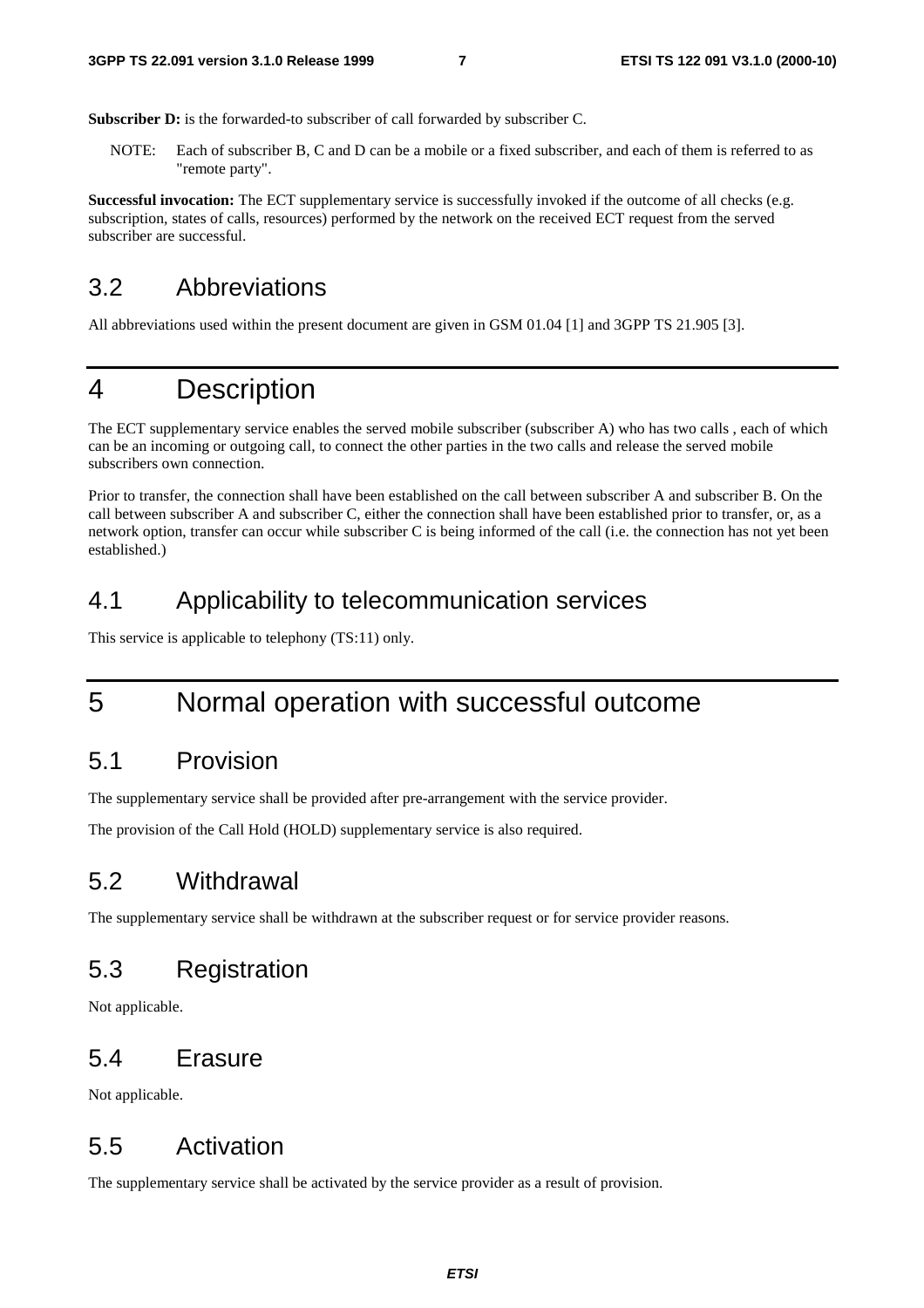#### 5.6 Deactivation

The supplementary service shall be deactivated by the service provider as a result of withdrawal.

#### 5.7 Invocation

ECT shall be invoked by the served mobile subscriber by use of a control procedure as described in TS 22.030 [2].

#### 5.8 Normal operation

The served mobile subscriber (subscriber A) who has two calls (one with subscriber B and one with subscriber C), each of which can be an incoming call or an outgoing call, can request the invocation of the ECT supplementary service with respect to the two calls.

The connection shall have been established on one of the calls (referred to as the call between subscriber A and subscriber B).

The ECT supplementary service can be invoked after the connection has been established on the call between subscriber A and subscriber C, and in addition, as a network option, after subscriber C has been informed of the call (i.e. an outgoing call from subscriber A to subscriber C, where the connection has not yet been established).

On successful invocation of the ECT supplementary service, the two calls between subscriber A and subscriber B and between subscriber A and subscriber C respectively shall be removed from subscriber A's access (i.e. the traffic channel and the signalling channel towards subscriber A will be released) and shall be transformed into a normal call between subscriber B and subscriber C where the state of the previously held party is changed to active without a subscriber action.

The previously held party will be informed in the normal way of the retrieve procedure.

If the network option above is supported, then if subscriber C is being informed of the call from subscriber A at the time of transfer, the call shall remain in this state at subscriber C (as a network option the ringing tone will be given to subscriber B), and when the connection is established by subscriber C, subscriber C shall be connected to subscriber B.

Subscriber A will no longer have any control of the on-going call between B and C.

The network shall inform (if possible) subscriber B and subscriber C of the occasion that call transfer has happened including the state (connection established, or user being informed of the call) of the call to the other subscriber.

If the network option above is supported, then after connection is established on a call which was transferred whilst subscriber C was being informed of that call, subscriber B shall be informed that the connection has been established on the call to subscriber C.

The line identity of subscriber B shall be indicated to subscriber C as specified in subclauses 8.1 through 8.4.

The line identity of subscriber C shall be indicated to subscriber B as specified in subclauses 8.1 through 8.4, either:

- at the time of transfer, if the connection had been established between subscriber A and subscriber C; or
- when subscriber B is informed that the connection has been established to subscriber C, if this occurs after transfer.

#### 5.9 Interrogation

Not applicable.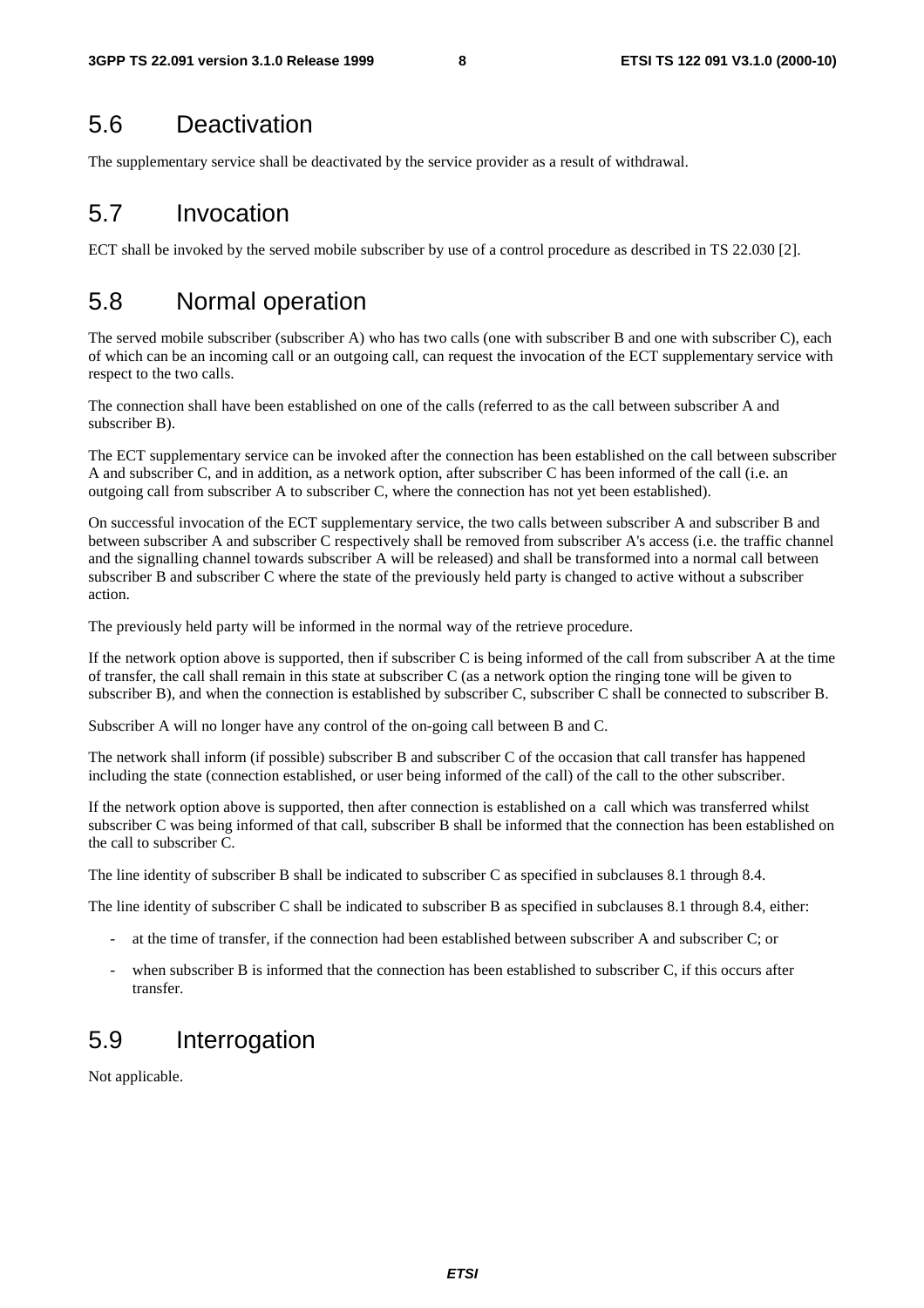#### 5.10 Charging requirements

The charging principles applicable prior to the served mobile subscribers invocation of ECT, shall also apply after the ECT supplementary service is successfully invoked, i.e. the same charging information will continue to be collected after invocation as before. The charging information for both calls shall contain an indication of successful invocation of ECT.

NOTE: There is no additional charging requirement on the interchange signalling capabilities.

#### 6 Exception procedures or unsuccessful outcome

If a mobile subscriber tries to invoke the call transfer service while not subscribed to or the network cannot provide ECT supplementary service for some other reason, an indication shall be provided to the mobile subscriber to notify the mobile subscriber with the reason of failure.

The call state is not affected and the established connection shall remain in the state prior to the request.

In the case where:

- the two calls are incompatible with the ECT request, i.e. either one of them or both are not belonging to the service TS:11 (telephony);
- if the network option is not supported and the call state is not compatible with the request, e.g. one call is not answered

the request shall be rejected by the network and the subscriber shall be notified with the reason.

The call state is not affected and the established connection shall remain in the state prior to the request.

The request for the ECT supplementary service shall be rejected if, as a network option, the network can determine that the resulting connection would contain no subscriber who is able to terminate the call.

NOTE: It may not be possible to decide if the resulting connection would have such a subscriber, e.g. when interworking between different versions of signalling systems occurs. In such cases, as a network option, the request for the ECT supplementary service may be accepted, or rejected. If the request for the ECT supplementary service is accepted in this case, the network may employ other means to control this situation (e.g. time supervision). The procedures for this are outside the scope of the present document.

#### 7 Alternate procedures

For further study.

## 8 Interaction with other supplementary services

#### 8.1 Calling Line Identification Presentation (CLIP)

If subscriber A originated the call between subscribers A and B, and subscriber B subscribes to CLIP, subscriber C's identity shall be presented to subscriber B, subject to subscriber C's line identification restrictions (see subclauses 8.2 and 8.4). If the connection has been established on the call between subscribers A and C before ECT is invoked, subscriber C's identity shall be presented when ECT is invoked. If the connection is established on the call between subscribers A and C after ECT is invoked, subscriber C's identity shall be presented when the connection on that call is established.

If subscriber A originated the call between subscribers A and C, and subscriber C subscribes to CLIP, subscriber B's identity shall be presented to subscriber C, subject to subscriber B's line identification restrictions (see subclauses 8.2 and 8.4) when ECT is invoked.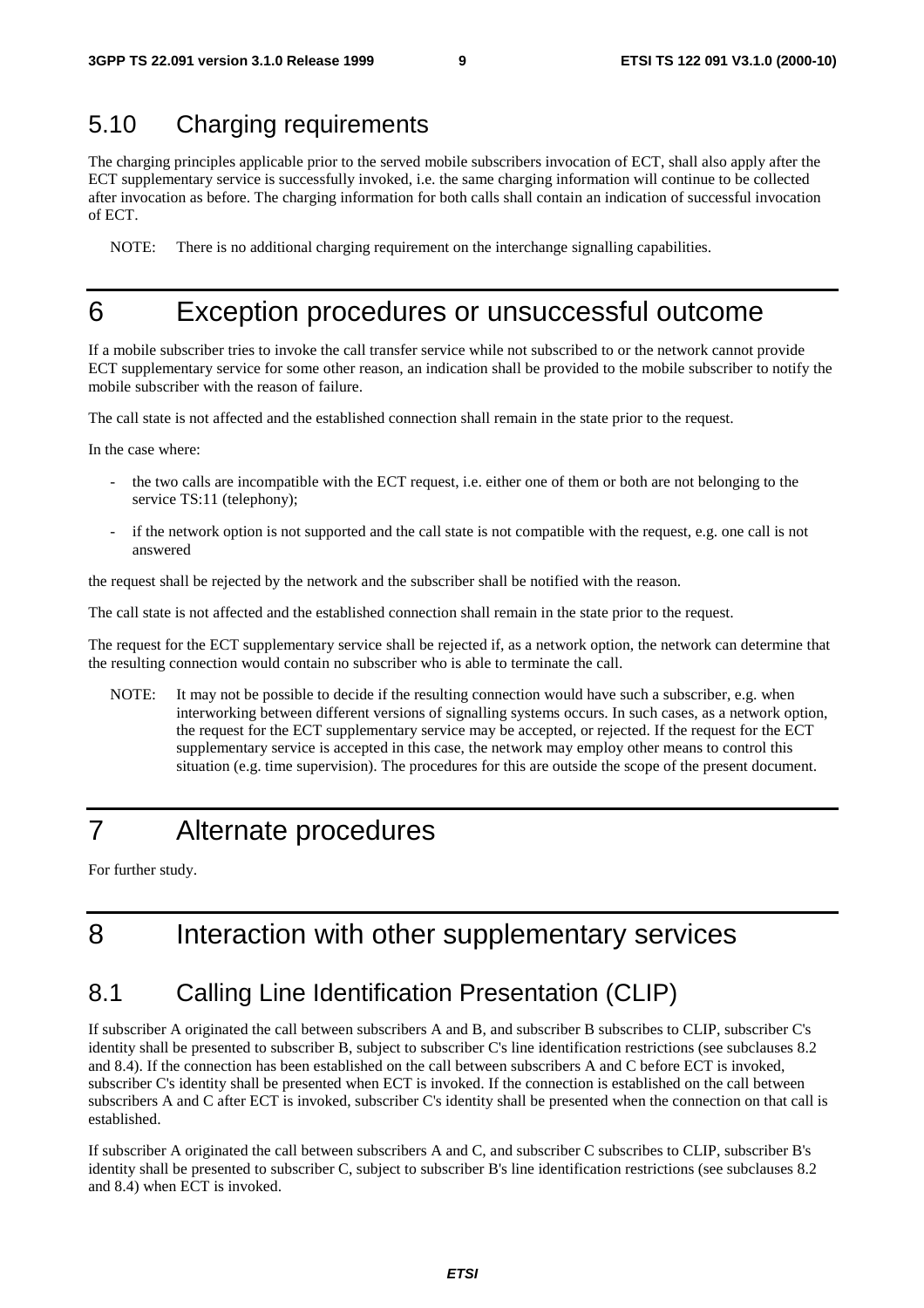#### 8.2 Calling Line Identification Restriction (CLIR)

If subscriber B originated the call between subscribers A and B, and subscriber B subscribes to CLIR, presentation of subscriber B's identity to subscriber C shall be controlled by that subscription. Subscriber B's serving network may also provide information on the cause of no CLI.

If subscriber C originated the call between subscribers A and C, and subscriber C subscribes to CLIR, presentation of subscriber C's identity to subscriber B shall be controlled by that subscription. Subscriber C's serving network may also provide information on the cause of no CLI.

#### 8.3 Connected Line Identification Presentation (COLP)

If subscriber B originated the call between subscribers A and B, and subscriber B subscribes to COLP, subscriber C's identity shall be presented to subscriber B, subject to subscriber C's line identification restrictions (see subclauses 8.2 and 8.4). If the connection has been established on the call between subscribers A and C before ECT is invoked, subscriber C's identity shall be presented when ECT is invoked. If the connection is established on the call between subscribers A and C after ECT is invoked, subscriber C's identity shall be presented when the connection on that call is established.

If subscriber C originated the call between subscribers A and C, and subscriber C subscribes to COLP, subscriber B's identity shall be presented to subscriber C, subject to subscriber B's line identification restrictions (see subclauses 8.2 and 8.4) when ECT is invoked.

#### 8.4 Connected Line Identification Restriction (COLR)

If subscriber A originated the call between subscribers A and B, and subscriber B subscribes to COLR, presentation of subscriber B's identity to subscriber C shall be controlled by that subscription.

If subscriber A originated the call between subscribers A and C, and subscriber C subscribes to COLR, presentation of subscriber C's identity to subscriber B shall be controlled by that subscription.

## 8.5 Call Forwarding Unconditional (CFU)

No impact.

## 8.6 Call Forwarding on mobile subscriber Busy (CFB)

Where a network supports the option to transfer a call for which the connection has been established to a subscriber C to which the connection has not yet been established, the transferred call will be forwarded to a forwarded-to subscriber D if the CFB condition at subscriber C (i.e. UDUB) applies.

For a call that is forwarded due to CFB after ECT is invoked, the sending of line identities to subscriber B and forwarded-to subscriber D respectively shall correspond to what is specified for the B and C subscribers in subclauses 8.1 through 8.4, i.e. replacing 'subscriber C' with 'the forwarded-to subscriber D' in the text.

## 8.7 Call Forwarding on No Reply (CFNRy)

The CFNRy timer at C is not restarted after the transfer has taken place.

Where a network supports the option to transfer a call for which the connection has been established to a subscriber C to which the connection has not yet been established, the transferred call will be forwarded to a forwarded-to subscriber D if the call forwarding no reply timer expires.

For a call that is forwarded due to CFNRy after ECT is invoked, the sending of line identities to subscriber B and forwarded-to subscriber D respectively shall correspond to what is specified for the B and C subscribers in subclauses 8.1 through 8.4, i.e. replacing 'subscriber C' with 'the forwarded-to subscriber D' in the text.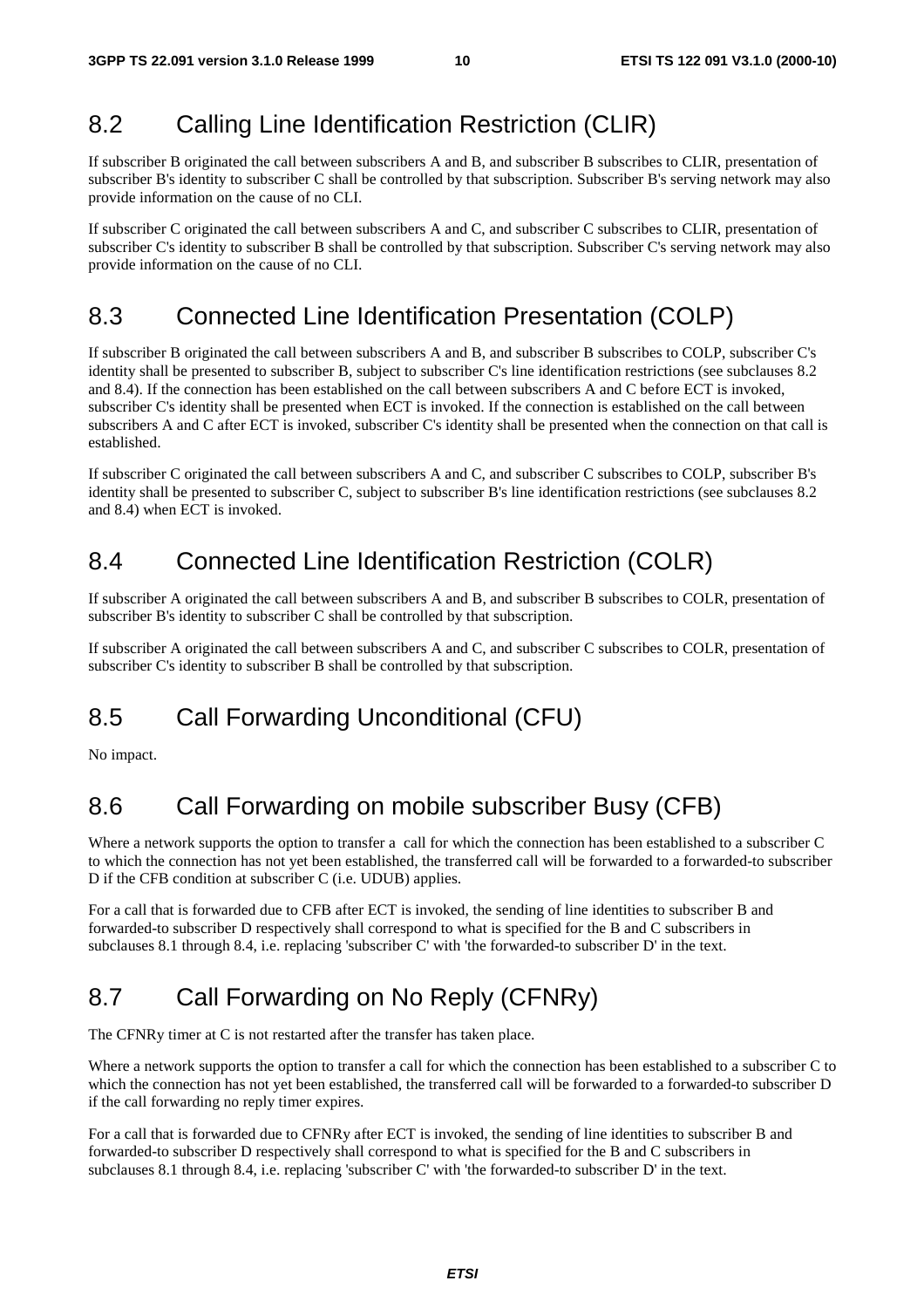#### 8.8 Call Forwarding on mobile subscriber Not Reachable (CFNRc)

No impact.

#### 8.9 Call Waiting (CW)

No impact, any party may receive a CW indication before, during or after the calls are transferred.

NOTE: After execution of ECT the served subscribers access is free for receiving calls without a CW indication.

If subscriber A has one active, one held and one waiting call, then once ECT of the held and active calls has been successfully completed, subscriber A shall be offered the normal notification that there is a new call, as for a normal terminating call.

If the call to subscriber C meets the waiting state at C, the subscriber B shall be informed after successful transfer about the waiting status at subscriber C.

#### 8.10 Call Hold (HOLD)

No impact, if either subscriber B or C have put their call to the served subscriber A on hold prior to the transfer, the resulting transferred call shall remain on hold by that subscriber. In this case the remote parties shall not be informed of the held state on the call.

#### 8.11 Multi-party (MPTY) service

A served mobile subscriber who has invoked MPTY supplementary service is not allowed to invoke the ECT supplementary service.

This is due to the fact that the MPTY functionality can not be subject to call transfer at all.

Any of the remote parties is allowed to invoke ECT.

#### 8.12 Closed User Group (CUG)

The two calls shall use the same closed user group for the transfer to be successful.

NOTE: Closed user group restrictions between subscribers will have been checked when the first call is established. Similarly, closed user group restrictions between subscribers will have been checked when established the second call.

#### 8.13 Advice of Charge (AoC)

Served mobile subscriber:

- if call transfer is successfully accepted by the network, subscriber A will be disconnected, and therefore AoC processing at subscribers A Mobile Station will be stopped;
- for the combination AoC charging level and ECT, it is strongly recommended not to subscribe to both supplementary services at the same time.

Remote mobile subscriber:

any AoC service at the remote sides will continue to calculate the charging information according to the original call.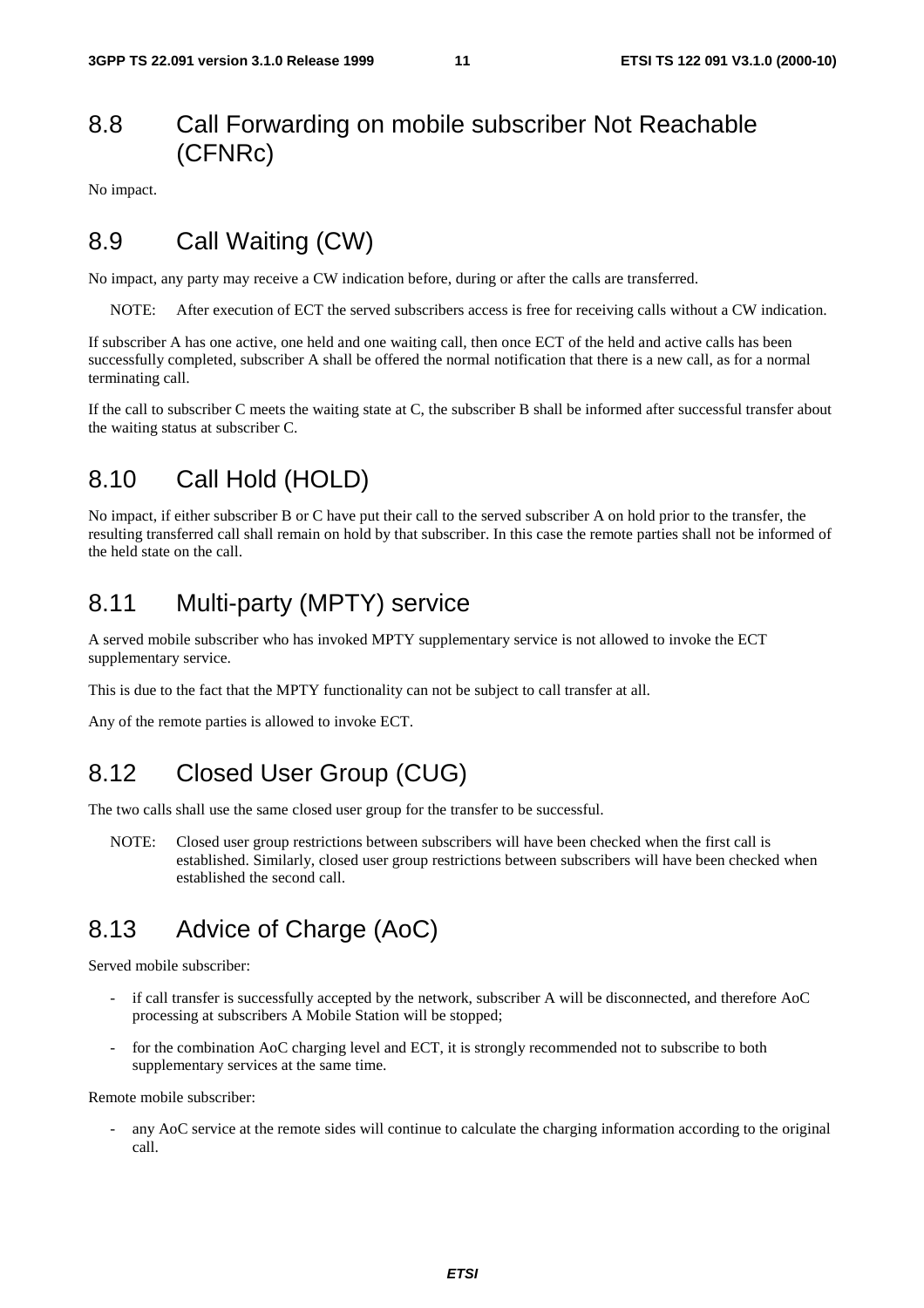#### 8.14 Barring of All Outgoing Calls (BAOC)

No impact.

#### 8.15 Barring of all Outgoing International Calls (BOIC)

No impact.

NOTE: If transfer occurs successfully at subscriber A, the barring programs at the remote subscribers cannot be checked again.

#### 8.16 Barring of all Outgoing International Calls except those direct to the Home PLMN Country (BOIC-exHC)

No impact.

#### 8.17 Barring of All Incoming Calls (BAIC)

No impact.

#### 8.18 Barring of Incoming Calls when roaming outside the home PLMN country (BIC-Roam)

No impact.

#### 8.19 Call Transfer (CT)

No impact.

The ECT supplementary service can be invoked simultaneously by the users on a call for which the connection has been established, but this is not regarded as a normal situation. The network will not be required to prevent this occurring, but likewise cannot guarantee that the indications supplied to the users involved will be sensible to those users. There can be more than one indication generated due to multiple invocations of the ECT supplementary service and the arrival of such indications is dependent on the timing of their invocation by the users involved in the call. The network shall transfer these indications when they are generated.

Therefore, both mobile subscribers (subscriber A and subscriber B) in a normal call, who have each subscribed to the ECT supplementary service, can simultaneous transfer the call. That is, if subscriber A and subscriber B are involved in a call on which the connection has been established, subscriber A can transfer the call to user C and subscriber B can transfer the call to user D.

NOTE: Mechanisms which prevent the ECT supplementary service from resulting in a connection which contains no subscriber able to terminate the call may result in rejection of simultaneous requests to invoke the ECT supplementary service by the subscribers involved in the call.

## 9 Interworking considerations

The operation of this supplementary service is not affected by the nature of the far end of the connections.

NOTE: In some networks the indication to the remote parties about the invocation of ECT may not be supported.

NOTE: If transfer occurs successfully at subscriber A, the barring programs at the remote subscribers cannot be checked again.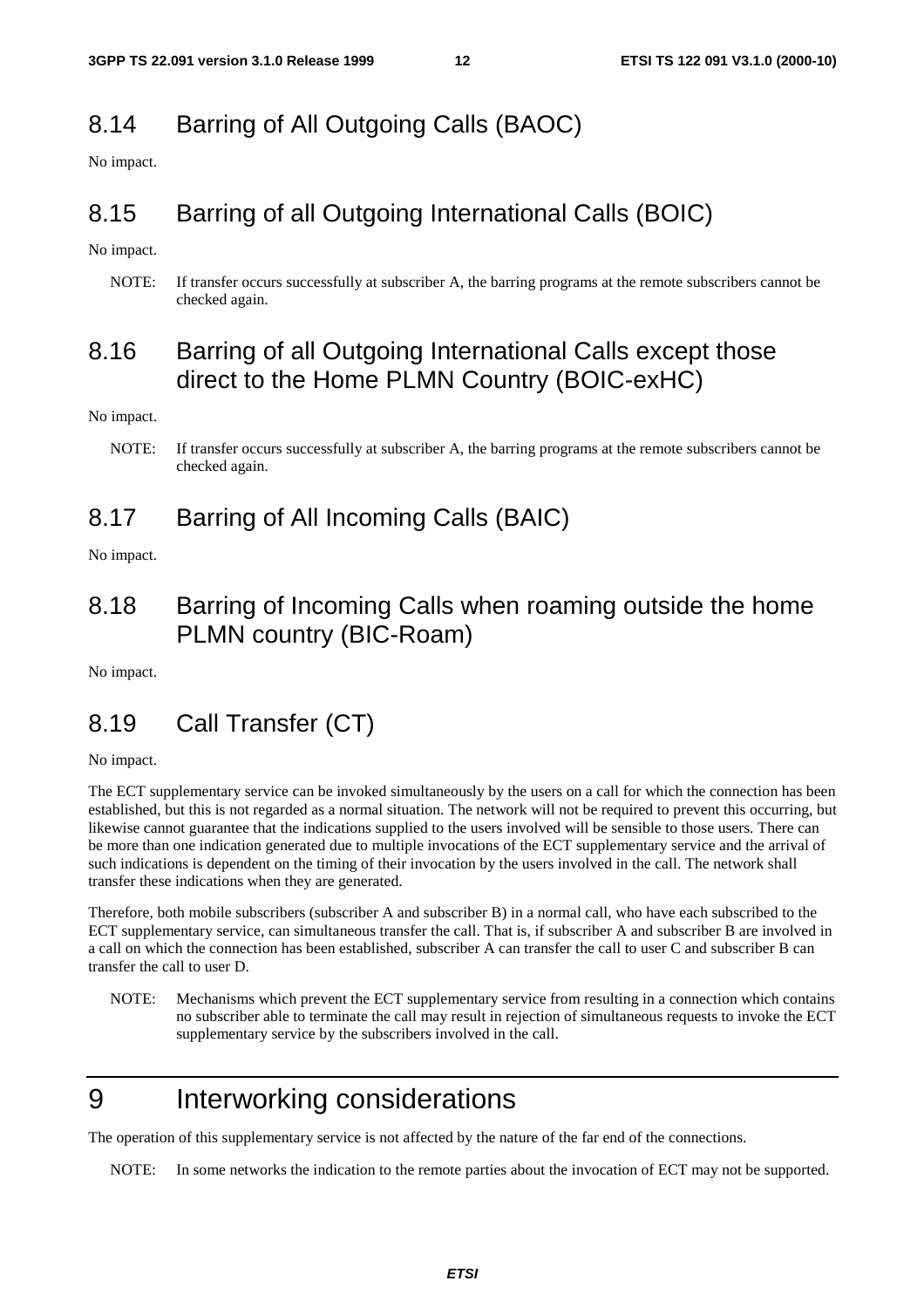## Annex A (informative): Deviations of PLMN ECT to the ISDN specifications of ECT

## A.1 Subclause 4.1 Applicability to telecommunication services

This service is applicable to Telephony (TS:11) only.

**NA1 states**: applicable to all circuit switched basic telecommunication services.

## A.2 Subclause 5.8 Normal operation

The NOTE describing the Call Hold scenario is not included in the 3GPP stage 1 specifications.

In 3GPP specifications there a explicit explanation that the previously held party shall be informed of the retrieve procedure.

**NA1:** there is no explicit description of this procedure.

In 3GPP specifications there is no explicit exchange of the subaddress of the remote parties after the successful transfer defined.

**NA1 states:** After the successful transfer of the call, the subscriber B and subscriber C can deliver if supplied their subaddress to the other subscriber.

## A.3 Subclause 6 Exception procedures or unsuccessful outcome

In the case where:

- the two calls are incompatible with ECT (either one of them or both are not Telephony service);
- the call state is not compatible with the request, e.g. one call is not answered;
- etc. (for further study).

the request will be rejected by the network and the subscriber will be notified of the cause.

**NA1 states**: It is the responsibility of the served user to ensure that the two calls are compatible.

## A.4 Subclause 8.6 and 8.7

**NA1**: There is no special definition of the impact of the interaction between CFB and CFNRy and ECT on the line identification supplementary services.

## A.5 Annexes

Annex A is missing in the ISDN specification.

**ETSI**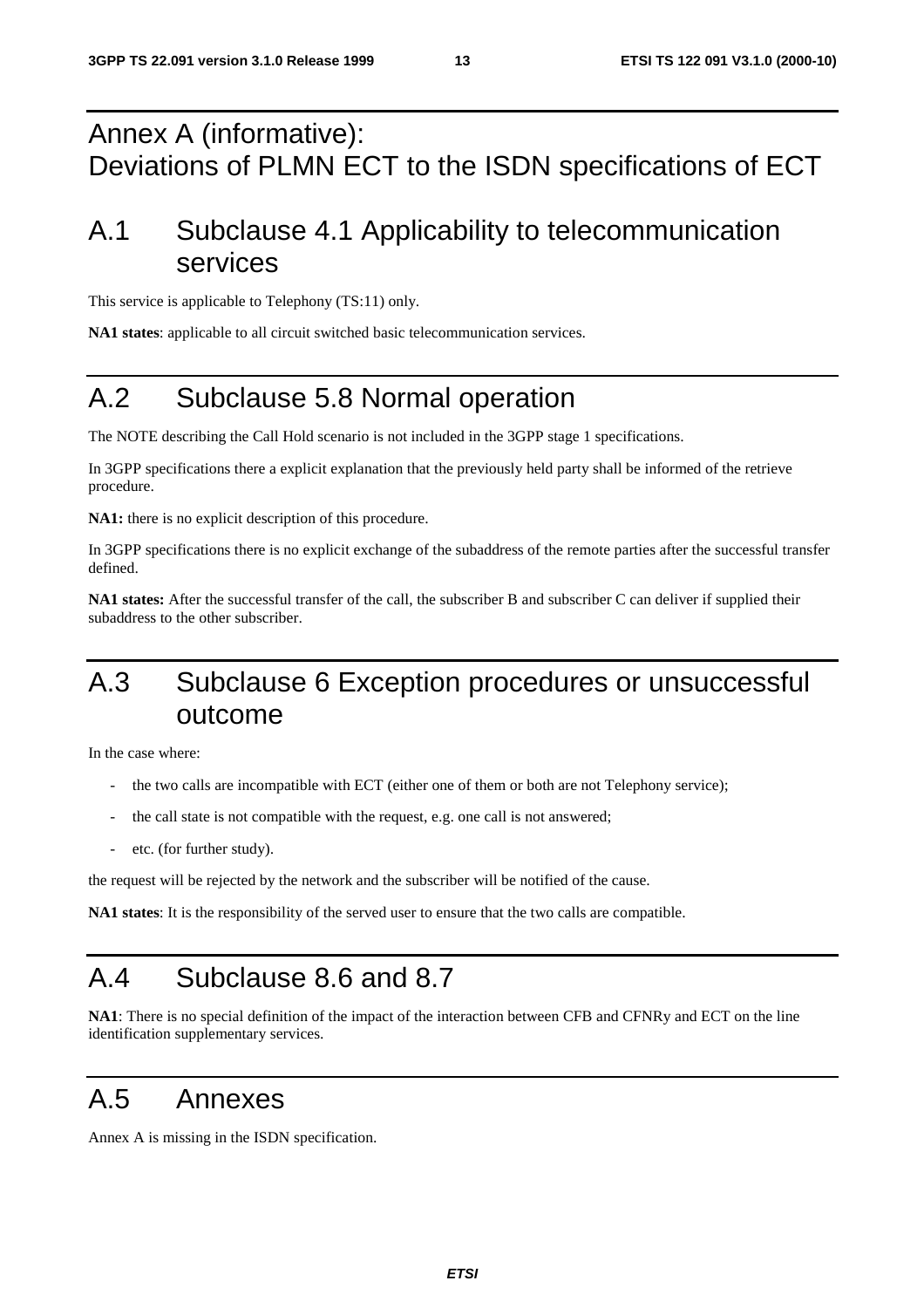## Annex B (normative): Cross Phase compatibility

As a operator option it is possible to support also the invocation of ECT by using Unstructured Supplementary Service Data (USSD).

The USSD string used should be the same as the standardised MMI code (4 SEND) for ECT.

The network shall send an indication towards the user if ECT was invoked successfully or unsuccessfully, though the mechanism for this indication is not specified.

If a remote party uses a non-ECT mobile station they may not receive the ECT notification.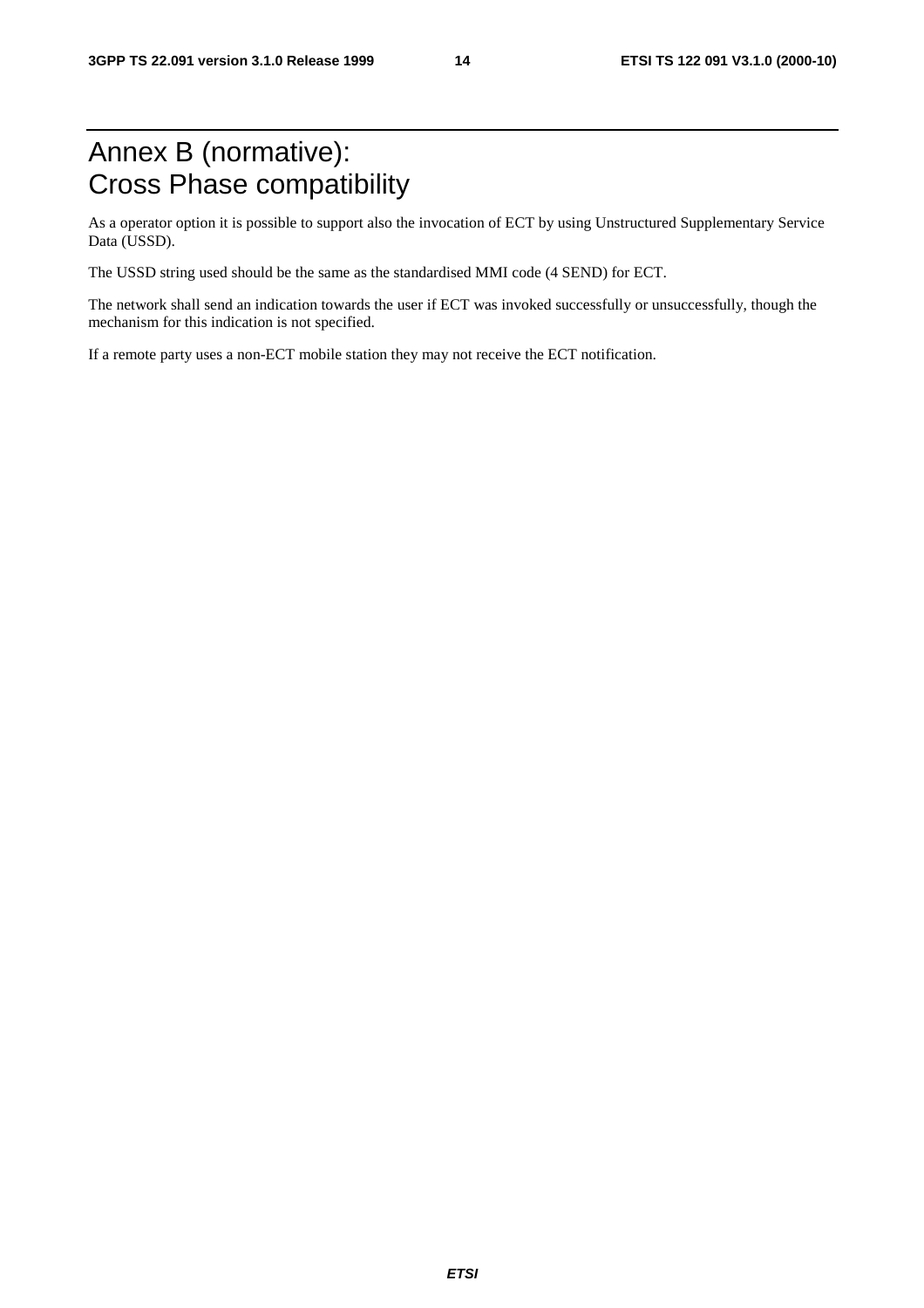# Annex C (informative): Change history

| <b>Change history</b> |                     |                |             |            |                |            |   |                                       |              |            |
|-----------------------|---------------------|----------------|-------------|------------|----------------|------------|---|---------------------------------------|--------------|------------|
| TSG SA# SA Doc.       |                     | <b>SA1 Doc</b> | <b>Spec</b> | <b>ICR</b> | <b>Rev Rel</b> |            |   | <b>Cat Subiect/Comment</b>            | <b>l</b> Old | <b>New</b> |
| Jun 1999              |                     |                | <b>GSM</b>  |            |                |            |   | Transferred to 3GPP SA1               | 7.0.0        |            |
|                       |                     |                | 02.91       |            |                |            |   |                                       |              |            |
| SA#04                 |                     |                | 22.091      |            |                |            |   |                                       |              | 3.0.0      |
| SP-05                 | SP-99479            | IS1-99637      | 22.091      | 001        |                | R99        | D | Editorial changes for alignment       | 3.0.0        | 3.0.1      |
| $SP-09$               | SP-000377 S1-000587 |                | 22.091      | 002        |                | <b>R99</b> |   | ICR on CLI presentation modifications | 3.0.1        | 3.1.0      |
|                       |                     |                |             |            |                |            |   |                                       |              |            |